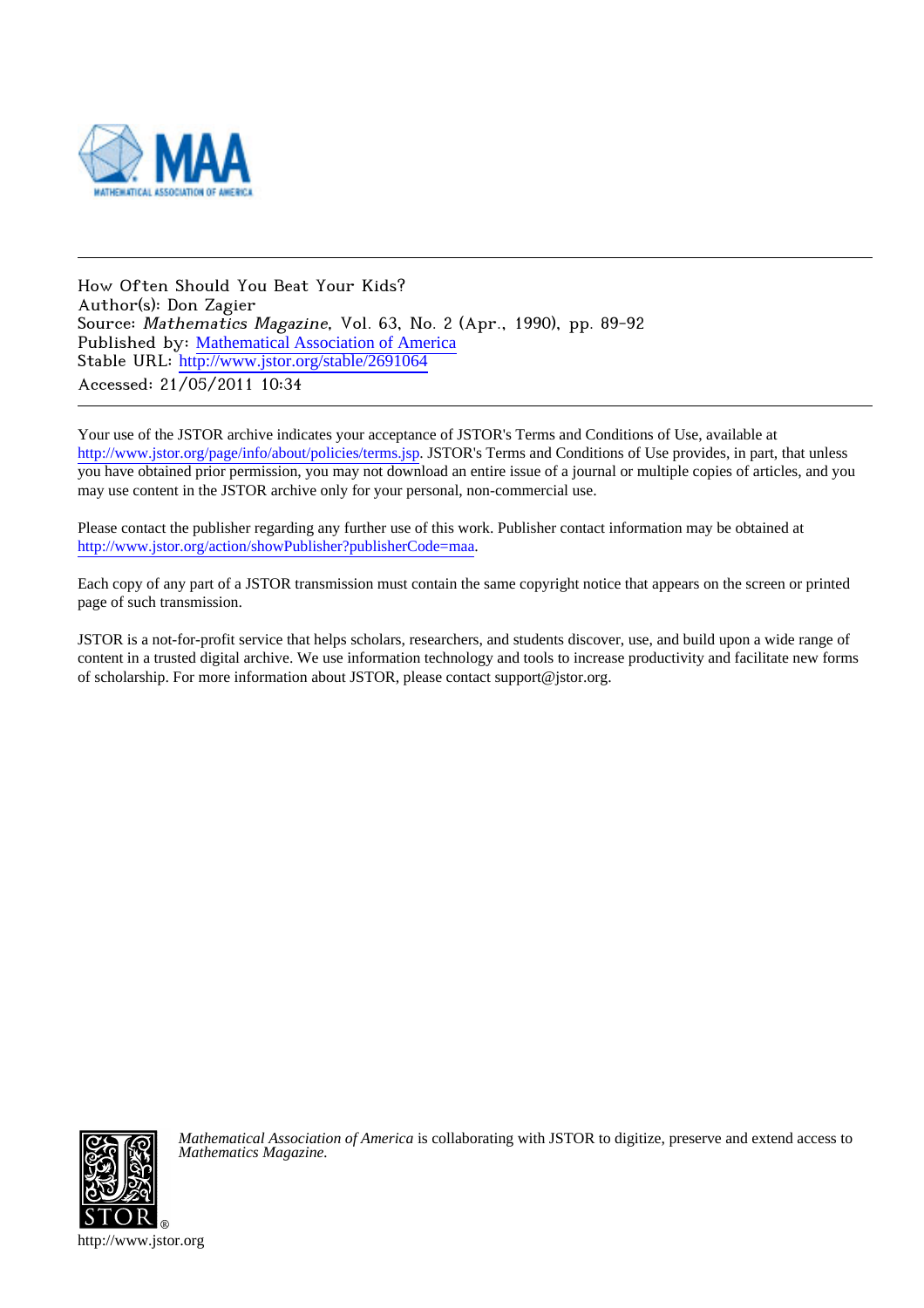## How Often Should You Beat Your Kids?

DON ZAGIER University of Maryland College Park, MD 20742

## A result is proved which shows, roughly speaking, that one should beat one's kids every day except Sunday.

This note is a follow-up to the note "How to Beat Your Kids at Their Own Game," by K. Levasseur [1], in which the author proposes the following game to be played against one's two-year-old children: Starting with a deck consisting of n red cards and n black cards (in typical applications,  $n = 26$ ), the cards are turned up one at a time, each player at each stage predicting the color of the card which is about to appear. The kid is supposed to guess "Red" or "Black" randomly with equal probability (this solves the problem of constructing a perfect random number generator), while you play what is obviously the optimal strategy-guessing randomly (or, if you prefer, always saying "Black") whenever equal numbers of cards of both colors remain in the deck and otherwise predicting the color which is currently in the majority. Levasseur analyzes the game and shows that on the average you will have a score of  $n + (\sqrt{\pi n} 1/2 + O(n^{-1/2})$ , while the kid, of course, will have an average score of exactly n.

We, however, maintain that only the most degenerate parent would play against a two-year-old for money, and that our concern must therefore be, not by how much you can expect to win, but with what probability you will win *at all*. Our principal result is that this probability tends asymptotically to 85.4% (more precisely: to  $1/2 + 1/\sqrt{8}$  as n tends to infinity. This shows with what unerring instinct Levasseur's mother selected the game-the high 85% loss rate will instill in the young progeny a due respect for the immense superiority of their parents, while the 15% win rate will maintain their interest and prevent them from succumbing to feelings of hopelessness and frustration.

The analysis begins as in Levasseur's article: each of the  $\binom{2n}{n}$  possible orderings of the cards into red and black elements corresponds to a path  $p$  moving downwards and leftwards from an initial value  $(R, B) = (n, n)$  to a final value  $(R, B) = (0, 0)$  of the pair  $(R, B)$ , where R and B denote the numbers of red and black cards remaining, respectively. If this path meets the diagonal  $R = B$  a total of  $m(p)$  times, where the initial point at  $(n, n)$  is counted but the final point at  $(0, 0)$  is not, then the expected win of the parent is  $m(p)/2$ . Indeed, at each meeting point the parent guesses randomly, with an expected score of  $1/2$  and hence an expected win over his child of 0; between each pair of meeting points, the parent will consistently guess "Red" or consistently "Black," depending on whether  $p$  is now below or above the diagonal, and will be right exactly one more time than he is wrong, gaining exactly half a point over his randomly guessing child. Levasseur shows that the average value of  $m(p)$ , as p ranges over the set  $\mathscr{P}_n$  of paths as described above, is exactly  $4^{n}/(\frac{2n}{n})-1$ , leading to the result on the expected win stated above. To solve the problem we have set ourselves, we must answer two questions:

 $-$ (i) for a given value of  $m(p)$ , what is the probability of winning? and

-(ii) with what probability will  $m(p)$  take on a given value  $m, 1 \leqslant m \leqslant n$ ?

We answer the second question first.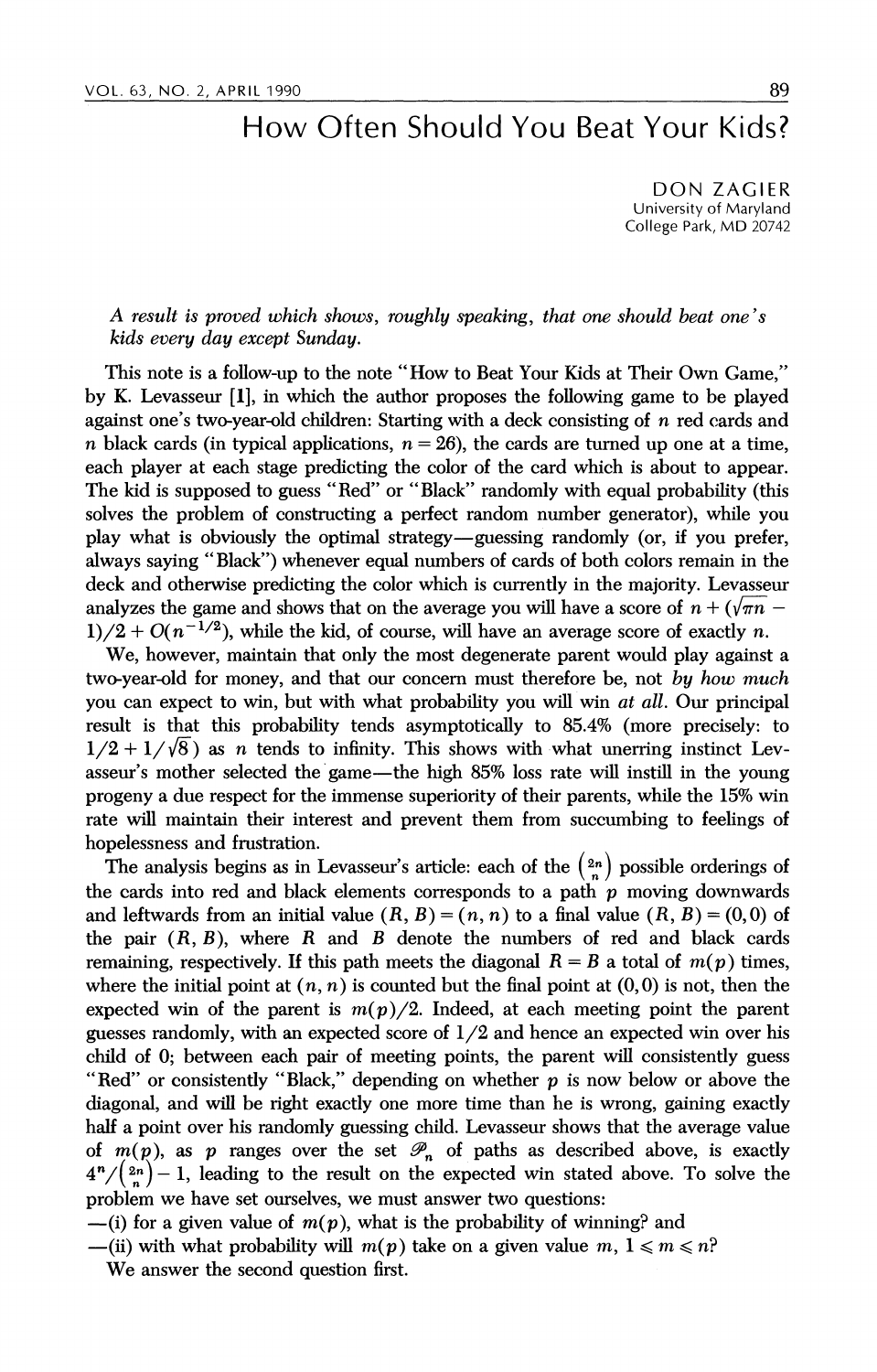Let  $N_m(n)$  denote the number of paths  $p \in \mathcal{P}_n$  with  $m(p) = m$ . For  $n = 0$  this equals 1 if  $m = 0$  and 0 otherwise, but for positive n we must have  $m \ge 1$  since the initial point of the path is counted as a meeting with the diagonal. If a path  $p \in \mathcal{P}_n$ meets the diagonal more than once, i.e., if  $m(p) > 1$ , then the first meeting point will be at some value  $(k, k)$  of  $(R, B)$  with  $1 \leq k \leq n-1$ . Conversely, if we pick such a k, then the number of paths  $p \in \mathcal{P}_n$  with  $m(p) = m$  and having  $(k, k)$  as their first meeting point will be equal to the product of  $N_1(n-k)$  (the number of ways of descending from  $(n, n)$  to  $(k, k)$  without meeting the diagonal on the way) and  $N_{m-1}(k)$  (the number of ways of descending from  $(k, k)$  to  $(0, 0)$  with exactly  $m-1$ further meetings). Hence

$$
N_m(n) = \sum_{k=1}^{n-1} N_1(n-k) N_{m-1}(k) \qquad (m>1).
$$

It follows that the generating function  $\mathcal{N}_m(x) = \sum_{n=m}^{\infty} N_m(n)x^n$  is the product of  $\mathcal{N}_1(x)$  and  $\mathcal{N}_{m-1}(x)$ , and hence that  $\mathcal{N}_m(x) = \mathcal{N}_1(x)^m$ . This formula holds also for  $m = 0$  since  $N_0(n) = 0$  for all positive n. On the other hand, the sum of all the functions  $\mathcal{N}_m(x)$  is the generating function whose *n*th coefficient is the total number of paths in  $\mathscr{P}_n$ , i.e.,  $\binom{2n}{n}$ . Hence

$$
\frac{1}{1-\mathcal{N}_1(x)}=\sum_{m=0}^{\infty}\mathcal{N}_1(x)^m=\sum_{m=0}^{\infty}\mathcal{N}_m(x)=\sum_{n=0}^{\infty}\binom{2n}{n}x^n=\frac{1}{\sqrt{1-4x}},
$$

so

$$
\mathcal{N}_1(x) = 1 - \sqrt{1 - 4x}, \qquad \mathcal{N}_m(x) = (1 - \sqrt{1 - 4x})^m.
$$

Using the well-known Taylor expansion of this function, we find:

$$
N_m(n) = 2^m \cdot \frac{m}{n} \cdot \binom{2n-m-1}{n-1} \qquad (1 \leq m \leq n).
$$

Therefore, the probability for a random path  $p \in \mathcal{P}_n$  to have  $m(p) = m$  is given by

$$
\operatorname{prob}\{|m(p)=m\}=\frac{N_m(n)}{{2n \choose n}}=\frac{m}{2n}\cdot\frac{\left(1-\frac{1}{n}\right)\left(1-\frac{2}{n}\right)\dots\left(1-\frac{m-1}{n}\right)}{\left(1-\frac{1}{2n}\right)\left(1-\frac{2}{2n}\right)\dots\left(1-\frac{m}{2n}\right)}.
$$

For m of the order of  $\sqrt{n}$  (the right order according to Levasseur's analysis), this will

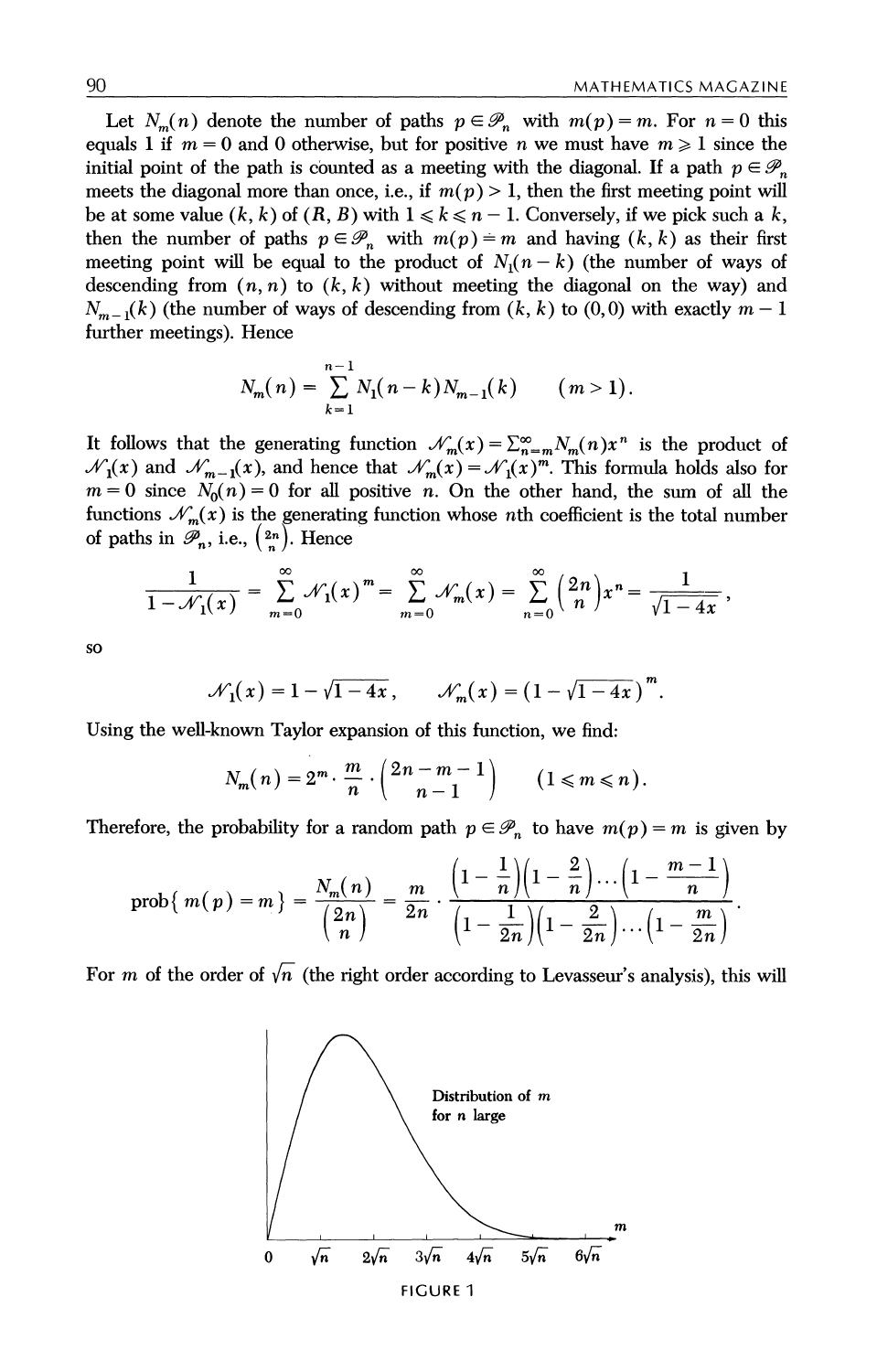be asymptotically equal to  $(m/2n)e^{-m^2/4n}$  (cf. FIGURE 1). As a test, when n is large we have for the total probability

$$
\sum_{m=0}^{\infty} \text{prob}\{m(p) = m\} \approx \sum_{m=0}^{\infty} \frac{m}{2n} e^{-m^2/4n}
$$

$$
\approx \int_0^{\infty} \frac{x}{2n} e^{-x^2/4n} dx = -e^{-x^2/4n} \Big|_0^{\infty} = 1
$$

and for the expected value of m the value

$$
\sum_{m=0}^{\infty} \operatorname{prob}\left\{m(p) = m\right\} \cdot m \approx \sum_{m=0}^{\infty} m \frac{m}{2n} e^{-m^2/4n}
$$

$$
\approx \int_0^{\infty} x \frac{x}{2n} e^{-x^2/4n} dx = 4\sqrt{n} \int_0^{\infty} t^2 e^{-t^2} dt = \sqrt{\pi n},
$$

in accordance with Levasseur's result.

We now turn to the first of the two questions above. For the reasons already explained, for an ordering of cards given by a path  $p \in \mathcal{P}_n$  with  $m(p) = m$ , of the  $2n - m$  turns corresponding to points on p not on the diagonal one will guess correctly exactly n times and incorrectly exactly  $n - m$  times, while the probability of guessing correctly at one of the  $m$  turns corresponding to points on the diagonal is 50% each time. Hence one's total number of correct guesses will be described by a bell-shaped curve centered around the expected value  $n + \frac{1}{2}m$  and with a width of the order of  $\sqrt{m}$ , or (for almost all paths p)  $\sqrt[4]{n}$  (cf. FIGURE 2). On the other hand, if one guesses correctly  $n+k$  times, then one's chance of beating the randomly playing kid is

$$
\frac{1}{2^{2n}}\sum_{r=0}^{n+k-1} \binom{2n}{r} \approx \frac{1}{2} + 2^{-2n} \sum_{r=0}^{k} \binom{2n}{n+r},
$$

and since  $2^{-2n}\left(\frac{2n}{n+r}\right) \approx \sqrt{1/\pi n} e^{-r^2/n}$  by Stirling's formula, this is approximately equal to

$$
\frac{1}{2} + \frac{1}{\sqrt{\pi n}} \sum_{r=0}^{k} e^{-r^2/n} \approx \frac{1}{2} + \frac{1}{\sqrt{\pi n}} \int_0^k e^{-u^2/n} du = \frac{1}{2} + \frac{1}{\sqrt{\pi}} \int_0^{k/\sqrt{n}} e^{-u^2} du.
$$



FIGURE 2